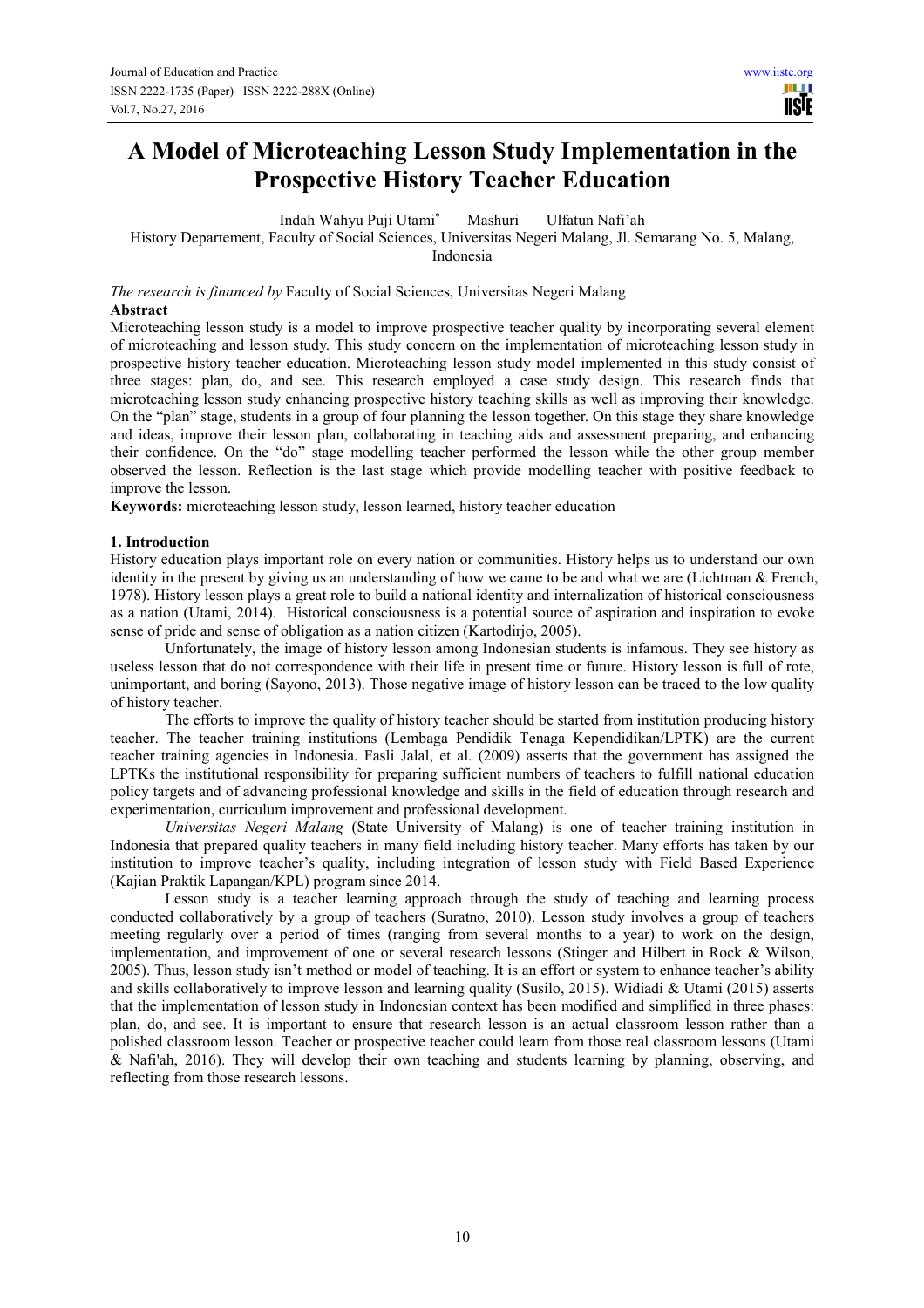

Figure 1. Lesson Study Phases Developed in Indonesia

Unfortunately, the integration of lesson study on KPL during 2014-2015 was unsatisfied. Most of prospective teachers didn't understand lesson study well. Eskasasnanda (2016) stated that during the implementation of lesson study, not all of prospective teacher look serious and enthusiast. Some of them just do lesson study in perfunctory manner. Thus, they can't implement it on the field based experience at school.

Most of our students were introduced lesson study at KPL. At the beginning of the program, all prospective teachers who took KPL program in our university (approximately 3.700 students) must attend a public lecture about lesson study that held by the university. During those two hours lecture, a lesson study expert will explain about what and how to do lesson study. Those public lecture was not effective. Thus, most of prospective teacher do not understand lesson study well.

To resolve those problem, we try to introduced lesson study concept and practice on microteaching course that must be taken by the students before they take KPL program. Microteaching provides teachers with a practice setting of instruction in which the normal complexities of the classroom are reduced and in which the teachers receives a great deal of feedback in his/her performance (Cooper & Allen, 1970).

Combined with lesson study, microteaching results in microteaching lesson study, that is a combination of microteaching and lesson study in which the student teachers, following the cycles of lesson study, practise teaching in front of the small groups of their peers or K-12 students (Suryani, 2014). Microteaching lesson study is a modification of lesson study and based on the principles of lesson study developed in Japan.

Microteaching lesson study incorporates aspects of microteaching with central elements of lesson study to form an experience that is designed to challenge preservice teachers' conceptions regarding teaching and learning while simultaneously encouraging their connection between theory and practice ( Fernandez in Molina, 2012). Microteaching lesson study provides a context for prospective teachers to develop pedagogical content knowledge, knowledge of teaching, content and learning, and images of reform-oriented teaching (Fernandez, 2005). Within microteaching lesson study, prospective teachers will gain better knowledge, practice and many valuable lesson learnt.

Some recent studies on microteaching lesson study (Fernandez, 2005; Fernandez, 2010; Molina, 2012, Iksan, Zakaria, & Daud, 2014) reveal that microteaching lesson study is effective to enhance prospective teacher's content knowledge, pedagocical knowledge and skill. Unfortunately, none of those studies conducted in history subject for prospective history teacher. Therefore, this study aims to investigate the implementation of microteaching lesson study on prospective history teacher eduation.

## **2. Method**

This research involves a case study of microteaching lesson study implementation in Microteaching course. This study was done to a class involving 40 students who took Microteaching course at History Department State University of Malang at 2015/2016 academic year. Students were divided into ten groups and each group consists of four students. They must plan, implement and reflect on their teaching collaboratively. While a member of group become modelling teacher, the other member must become observers. Students in each group are required to teach as a modelling teacher for 30 minutes. All students are required to perform micro teaching involving all members. Every microteaching lesson study phase was videotaped. Those videotape record are used to give feedback or improve the next lesson plan. Lecturer plays as lesson study expert who help each group to reflect and improve the next lesson plan. Lecturer also focus to observe and assess the prospective history teacher's pedagogical competencies.

The multiple data source stated above were used to triangulate the findings. Written lesson plan, videotape record, observation note and assessment note were analyzed using Miles and Huberman's interactive analyses model.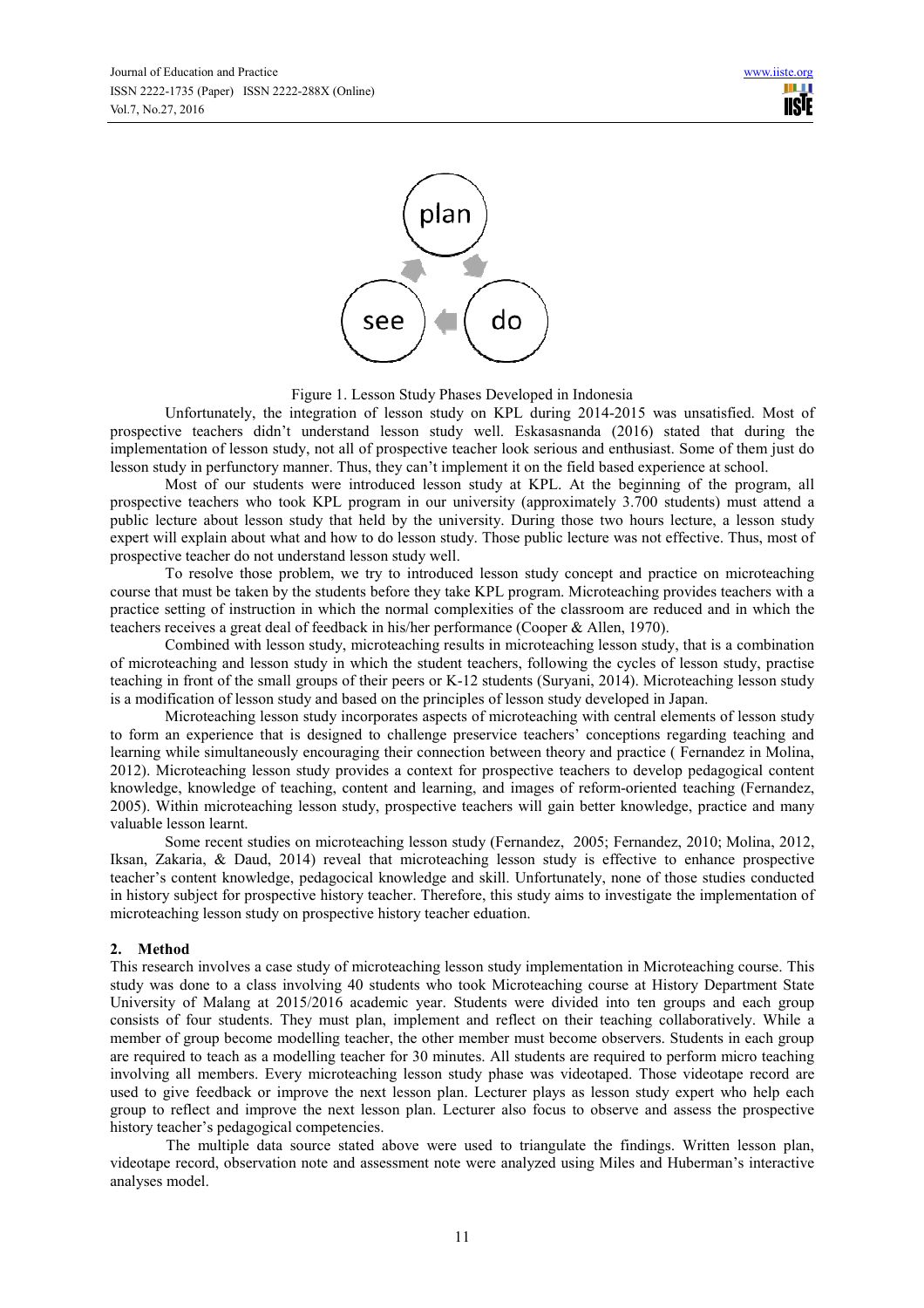## **3. Findings and Discussion**

On Microteaching course conducted by History Department in State University of Malang, student must do microteaching in two modes. At the first mode, each student simulates specific teaching skills for approximately 5-10 minutes. There are ten types of teaching skills to be learned in this course. Student will get feedback from their friend and lecturer right after they finished their simulation. This mode is a pure microteaching form. While in the second mode, students must simulates all of teaching skills in a 30 minutes lesson as part of microteaching lesson study. On the first mode, each student plan their lesson individually, while on the second mode they plan, observe and reflect the lesson collaboratively in a group of four.

### 3.1. Plan: Preparing the Lesson

On this phase, students should plan their lesson collaboratively with their group member. They must set the goal of a lesson, teaching model, teaching strategy, lesson content, media and assessment. The output of this activity is written lesson plan.

Unfortunately, the first group didn't plan the lesson collaboratively.

We were running out of time. There are many assignment this week, therefore we can't meet to plan the lesson together. We decided to plan the lesson individually as microteaching mode before. It's really difficult to plan each step of lesson by myself. (David, Group 1).

Therefore, this group didn't implement the microteaching lesson study well. Lecturer ask them to refine the lesson collaboratively and tape it. Lecturer also demonstrate how to plan a lesson in microteaching lesson study. Each member of the group must give a constructive feedback to refine the lesson. If it necessary, they could think like a student to predict student's responses of a teaching strategies and how to deal with it. Thus, they could plan a more student centered learning.

Having learned from the first group, the later groups plan the lesson together.

We used to watch teacher teach in the class, we don't know how a teacher prepare their lesson. Within this course, I realize that a good lesson plan is required in everyday teaching. Having my friends next to me, help me to plan a lesson better. They gave me many ideas that I never taught before. They are not only help me to make a good lesson plan, but also help me to find proper literature to develop subject material, develop assessment form and preparing teaching aids. A well prepared lesson plan helps me to cope my nervous (Ropi'i, Group 2).

The successful of second group planning inspired other groups to plan their lesson collaboratively.

The planning phase implemented in this microteaching lesson study refers to Soesilo (2013) who stated that the group members meet and share their idea to enhance current lesson plan drafted by the modelling teacher. Therefore, the modelling teacher gets feedback and suggestion from the group members (about the subject matter, teaching strategy, teaching aids, and assessment) to generate a lesson plan which considered the best.

The lesson plan produced in this phase jointly owned by the group member. Therefore, every member of the group share responsibility of the failure nor successful of the lesson plan. Having a good lesson plan and shared responsibility of it currently boost the prospective history teacher confidence. From the implementation of microteaching lesson study, things that are highlighted from lesson plans by students in the groups are (1) sharing knowledge and ideas, (2) improvement of lesson plan, (3) collaboration in preparing assessment, (4) collaboration in preparing teaching aids, and (5) enhancing confidence.

## 3.2. Do: Implementation of Lesson Plan and Observation of the Lesson

This microteaching lesson study phase is intended to implement the lesson plan that has been arranged together on the plan phase. A member of the group plays as modelling teacher while the other group observe the lesson. The focus of observation is directed on students' activity and how they learn, not the appearance of the modelling teacher (Susilo, 2013). The main objective of the observer presence is learning from the ongoing teaching and learning.

During the modelling teacher teach, the observers not allowed to interfere the teaching and learning process although they may record or take picture. In fact, some observers (particularly on few early group) interfere the process such as talking with student, helping the modelling teacher distribute the worksheet, talking with modelling teacher or other observers, etc. Those activities make the teaching and learning process unnatural. Lecturer must warn the observers several time that the microteaching lesson study should be as natural as possible.

Nervous is a great problem that must be faced by the modelling teacher. "*Teaching isn't easy. Even I already practice before, I still nervous. Thus I forget all the lesson plan that we've been arranged*" (Tiari, Group 3). Tiari isn't the only one who felt nervous, Robirth also admit that "*I really nervous. I almost forget the subject matter that I must teach. Fortunately, I saved by my media*."

Most of modelling teachers' performance were good. They also apply various interesting teaching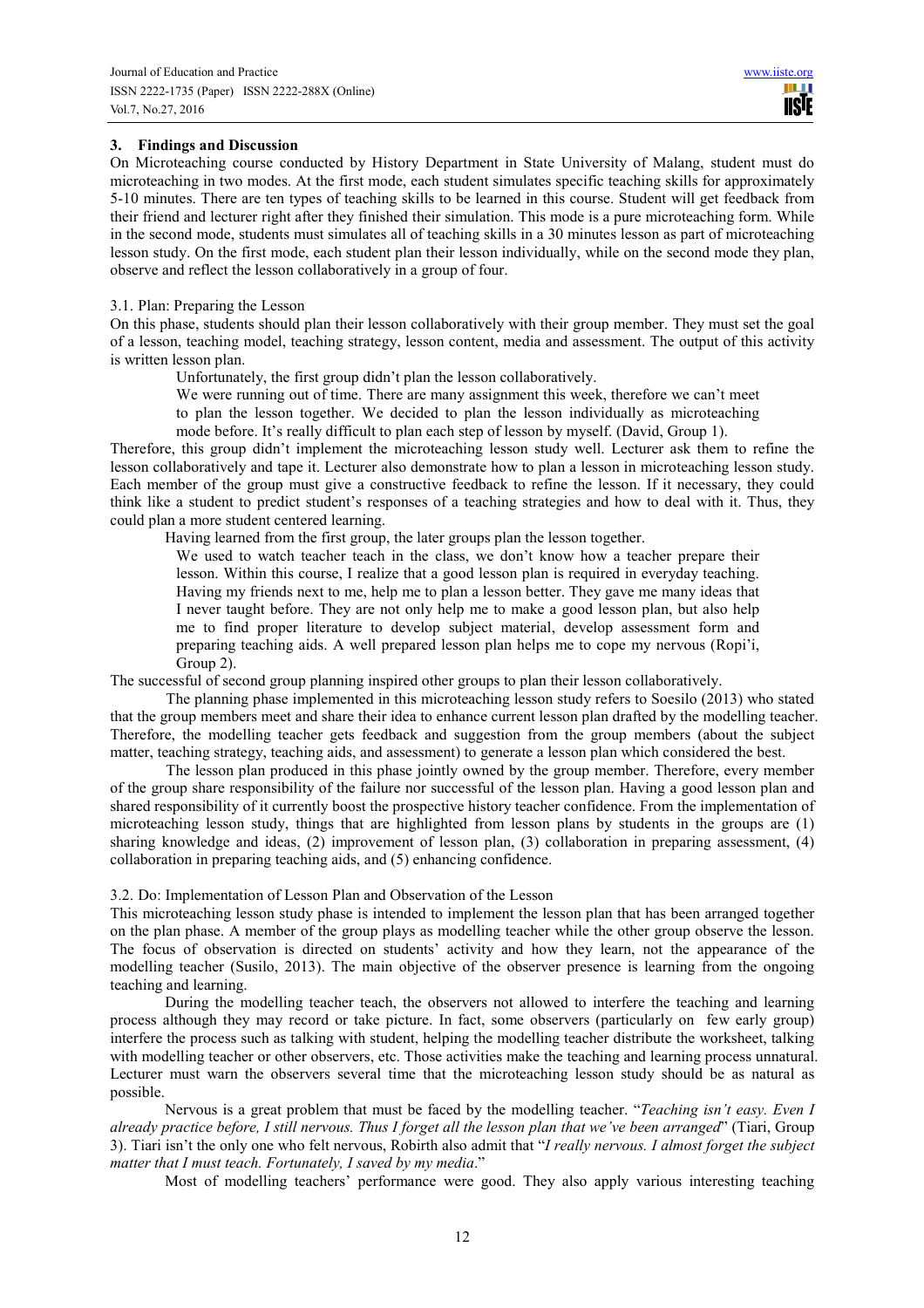strategy such as connecting the subject matter with students' daily life, using game to teach, using digital media, etc. Thus, their students were enthusiastic and not bored. For example, Rendy from group 1 using interactive prezi presentation as his media to teach about Sri Tanjung from a series of relief at Penataran Temple wich built at Majapahit era. He also connected the love story of Sri Tanjung with students love story. The modelling teachers encourage their student to be more active and involved in learning process. Their teaching skills performance on this phase are better than previous performance on the first form of microteaching.

Most of observers played their role well. They observed every detail of students' activity learning carefully, such as how students react when modelling teacher explain the lesson, using the media, asking questions, etc. They also observed students' gesture and mimic on learning. That is necessary because those body language reflect students' feeling on teachers' teaching. While students perform small group discussion, each observer also tried to observe students' activity and listening to students' talk on that discussion.

### 3.3. See: Reflection and Refine the Lesson Plan

Reflection is an important stage of lesson study, including in microteaching lesson study. Reflection discussion provides feedback for modelling teacher and lesson learned for observers. On this stage the modelling teacher and observers discuss about the previous lesson. This discussion held right after the open lesson ("Do" stage). In every reflection, one of the observers acts as moderator who guides the reflection discussion. The modelling teacher was given the first chance to reflect on his/her lesson, then the observers would present his or her observation. The purpose of this reflection discussion isn't judging or evaluating the modelling teachers' teaching, but to learn from the lesson and improving lesson's quality.

There are many lessons learned from microteaching lesson study by the modelling teachers as well as observers. *First,* they learn about teaching and learning approach. Most of the modelling teachers planned to perform a student's centered learning in constructivism approach. But, not all of them were successful. Some of them still trapped in teacher's centered learning. For example, Mahmudi (group 4) stated that

"From my friend's teaching I learned that I might be did same mistake as him. Taking too much time to explaining the lesson material, so that my student only have a very little time to discuss or learn on their own, whereas on my lesson plan actually I want to perform a student centered learning...'

The reflection discussion help them to analyze their own teaching and learning approach, so that they could refine their lesson. The observers also learn from the lesson study practice to avoid the weakness of teaching approach performed by modelling teachers. They also could enhance their own teaching approach from the strength of a teaching approach performed by modelling teachers.

*Second*, they learn about teaching strategy. "*I learn something new today, we could integrating traditional game in teaching to engage student. I think I want to do the same thing when I have opportunity to teach.*" (Dika, group 9). They also learn many teaching strategies from MLS, as Kyky (group 10) stated that "*My friends are very creative in teaching. From microteaching lesson study this semester I learn that there are so many new in history teaching*".

*Third,* they learn about student's characteristic in learning. Every student has his or her own characteristic in learning and teacher must facilitate all of them to learn. There are students who are too shame to present his or her argument in front of many people and only could present it in a small group. There are also students who like to listen to teacher's explanation while the other might feel bored. '*It is important for every teacher to understand their student's characteristic to help them in learning, to choose the right way to interact with their student as well.*' (Ropi'i, group 2).

*Fourth*, their historical knowledge also improved. Some modelling teacher developed very good teaching material which contains new sources of facts in history. Therefore, students and observers could gain new historical knowledge or interpretation. For example Puji from group 1 stated "…*from Rendy's lesson I learn that Sri Tanjung story in Penataran Temple is a part of Panji story which has has spread through nations, including Thailand. And that's really awesome!*".

Having learned from previous lesson performed by a modelling teacher, each group highlighted its strength and weakness to refine the lesson. Each group working together to plan a better lesson. The refinements carried out such as the selection of learning strategies, selection of instructional media, or the class management.

## **4. Conclussion**

Implementation of microteaching lesson study showed that it has a great result. Things are hightlighted from implementation of microteaching lesson study in prospective history teacher education. This model of microteaching lesson study enhancing prospective history teaching skills as well as improving their knowledge. Microteaching lesson study provides experience and opportunity to learn from an open class. It also provides an opportunity to get a positive feedback from the observers. Observers gain many lesson learned from microteaching lesson study as well as modelling teacher.